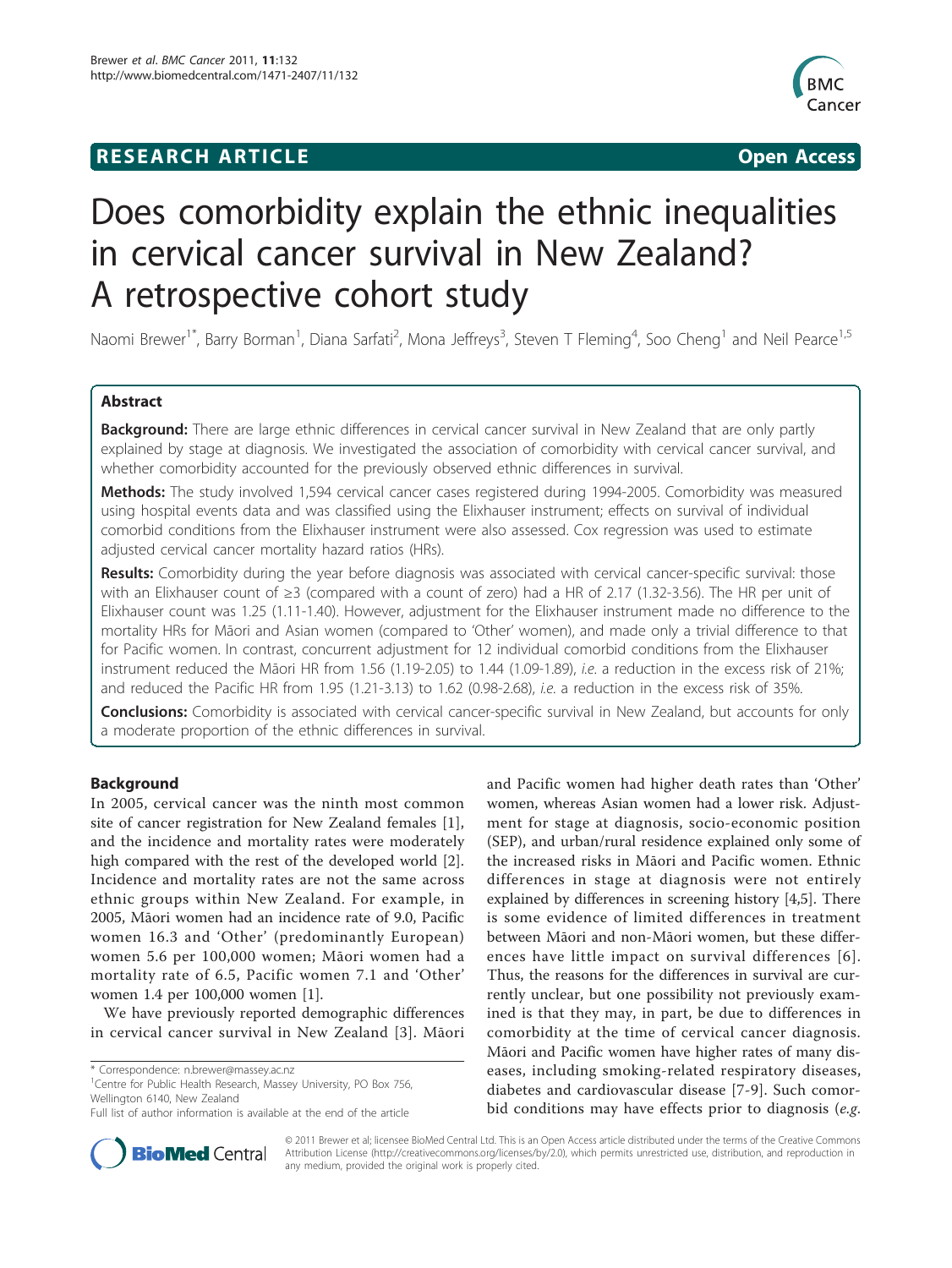influence the likelihood of cancer screening or late-stage diagnosis) [[10](#page-6-0),[11](#page-6-0)], or affect survival post-diagnosis either directly (e.g. some comorbid conditions may adversely affect prognosis) or indirectly (e.g. some comorbid conditions may affect or limit treatment options or decisions). In New Zealand, comorbidity has been found to contribute to ethnic-specific survival disparities for colon cancer [[12\]](#page-6-0), the management of stages I and II non-small-cell lung cancer [[13\]](#page-6-0), and adverse event status, inpatient death and increased length of stay in selected Auckland hospitals [[14\]](#page-6-0). Internationally comorbidity has also been found to adversely affect survival in patients with a range of conditions, including cervical cancer [[15](#page-6-0)-[21\]](#page-6-0).

We therefore investigated the associations of various comorbid conditions with cervical cancer survival, and whether these comorbid conditions accounted for the previously observed ethnic differences in survival.

## Methods

The source population comprised all cervical cancer cases registered with the New Zealand Cancer Registry (NZCR) between 1 January 1994 and 30 December 2005 [[3](#page-6-0),[4\]](#page-6-0). The NZCR records self-identified ethnicity, and allows for multiple responses. Participants who reported more than one ethnicity were classified into a single ethnicity using the standard system of prioritisation: Māori > Pacific > Asian > 'Other' [[22\]](#page-6-0). Participants with missing ethnicity data were included in the 'Other' (predominantly European) ethnic group in the analyses. This approach is standard practice in New Zealand health research [[23,24\]](#page-6-0). All registrations include the National Health Index (NHI) number which uniquely identifies individual health care users; this was used to obtain cause-specific mortality data (from the Mortality Collection) up to the end of December 2005 (the most recent year for which data was available), and hospital events data (from the National Minimum Dataset (NMDS); up to 99 diagnosis/procedure codes may be provided to the NMDS) from 1988 to 31 December 2005.

SEP was estimated using the New Zealand Deprivation Index 2001 (NZDep), an area-based measure derived from a combination of nine socioeconomic variables derived from the national census [[25\]](#page-6-0). Each participant was assigned a score based upon the residential area (the domicile code) in which they lived, as recorded on the NZCR at the time of registration. These scores were then grouped into quintiles [\[25](#page-6-0)].

The domicile code recorded for each participant was also used to assign urban/rural residence according to population size [\[26\]](#page-6-0). Participants were classified as living in a main urban area (with a population of ≥30,000), a secondary or minor urban area (population ≥1,000 to 29,999), or a rural area (population  $\langle 1,000 \rangle$ .

Data on stage at diagnosis were obtained from the NZCR, and reported using the International Federation of Gynecology and Obstetrics (FIGO) system [[27](#page-6-0)]. In order to provide sufficient numbers in each category, the FIGO stages were grouped into four categories: stages 0 to IB2; II to IIB; III to IIIB; IVA to IVB. A fifth category of 'missing' was utilised for cases where the FIGO stage was unknown. We conducted a basic sensitivity analysis, to assess the potential for bias resulting from the exclusion of the women with missing stage data; this involved three sets of analyses: (i) adjusting for stage and excluding the women with missing stage data; (ii) including the women with and without missing stage data, and adjusting for stage with a dummy variable representing the women with missing stage data; and (iii) including the women with and without missing stage data, but not adjusting for stage. The three sets of analyses yielded the same patterns. We therefore present here the findings from the first method (i.e. excluding women with missing stage), because it is necessary to adjust for stage, and this is the only approach that enables us to do this validly [[3,4](#page-6-0)].

We used two widely utilised comorbidity measures. The Elixhauser instrument [\[28\]](#page-6-0) was designed specifically for use with administrative data, and is based on a set of 30 comorbid conditions which were associated with increased length of stay, hospital charges and mortality among non-maternal inpatients in California in 1992 [[28\]](#page-6-0). The Charlson Comorbidity Index (CCI) [\[29](#page-6-0)] comprises 19 comorbid conditions which are given a weight of 1 to 6 on the basis of the strength of their association with one-year mortality among a cohort of 607 general medical patients in the United States [[29](#page-6-0)]. To our knowledge this is the first study of the role of comorbidity in cervical cancer survival in New Zealand, and there was therefore no prior data on which of these two (or any other) comorbidity measures were most appropriate to use. In general, we found very similar results with the two comorbidity measures, and we have therefore only reported the findings for the Elixhauser instrument (the findings for the CCI are available as Additional file [1](#page-5-0) Tables S1-S4); effects on survival of individual comorbid conditions from the Elixhauser instrument were also assessed.

Comorbidity was assessed, using the hospital events data, according to the enhanced ICD-9-CM (for data from 1988-1999) and ICD-10 (for data from 2000-2005) coding algorithms of Quan et al [\[30](#page-6-0)] for the Elixhauser instrument [[28\]](#page-6-0) and the CCI [[29\]](#page-6-0). We used both the primary and the secondary diagnoses fields to identify comorbid conditions during the period one year, and the period five years, preceding, and including, the date of diagnosis. The optimal look-back period (the time over which to identify comorbid conditions) was not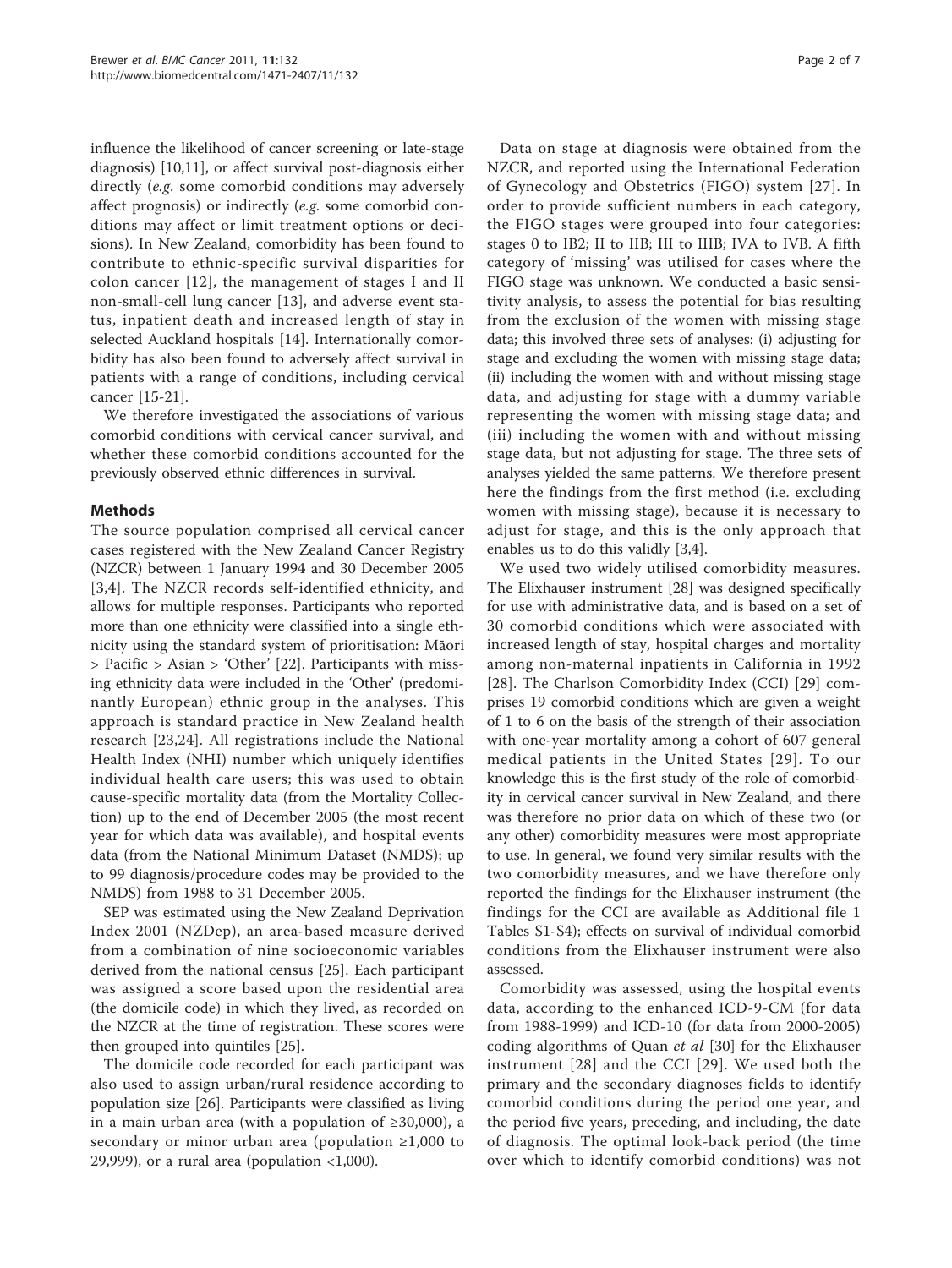<span id="page-2-0"></span>clear since shorter times may capture more active conditions and longer periods may be more likely to identify all of the important comorbid conditions [[31\]](#page-6-0). We therefore utilised two look-back periods, with five years being the longest timeframe over which we had data for all of the women. In general, we found similar results with the two look-back periods (see Additional file [1](#page-5-0) Tables S1-S3), though the associations of comorbidity with survival were somewhat stronger when using the one-year look-back period; we therefore only report here the findings for the one-year look-back period. We included comorbid conditions identified up to and including the date of diagnosis to strike a balance between identifying all of the comorbid conditions that the women had at the time of diagnosis whilst attempting to avoid including conditions that may have been caused by treatment after diagnosis. Metastatic solid tumours were excluded from both comorbidity algorithms, as were all diagnosis codes for cervical cancer. For each woman, the comorbidity frequency (for the Elixhauser instrument) and score (for the CCI) were recorded (for use as continuous variables) and were also then categorised into (two sets of) four groups (0, 1, 2, and  $\geq 3$ ).

The Elixhauser measure was calculated using the Statistical Analysis System (SAS) software 9.1, whilst all other analyses were conducted using Intercooled Stata 10 for Windows (StataCorp, College Station, Texas, USA). The Cox proportional hazards model [[32\]](#page-6-0) was used to estimate the hazard ratios (HRs) for cervical cancer mortality, 'other mortality' (non-cervical cancer), and total mortality associated with the Elixhauser count, as well as with ethnicity, NZDep, and urban/rural residence, adjusted for age, registration year, and stage at diagnosis. Women were censored at the time of their death or on 31 December 2005 if they were still alive at that time [[3\]](#page-6-0). In the final set of analyses, the HRs for each ethnic group were estimated adjusted for the Elixhauser count, and, finally, for the individual comorbid conditions that had a HR of  $\geq 1.5$ .

The New Zealand Central Ethics Committee granted ethical approval for the study (CEN/08/04/EXP).

## Results

There were 2,323 cases of cervical cancer registered on the NZCR between 1 January 1994 and 31 December 2005, and all of these cases were included in the descriptive analyses of comorbidity (Table 1). Using a one-year look-back period, 15.6% of cases had had at least one comorbidity (included in the Elixhauser instrument) event in the year before diagnosis; the percentages were similar in Asian (13.3%) and 'Other' women (13.7%), but were highest in Pacific women (32.4%), with Māori women having an intermediate value

Table 1 Characteristics of cervical cancer cases, n (%)

|                          |              | Elixhauser co-morbidities |           |                |                         |  |  |  |
|--------------------------|--------------|---------------------------|-----------|----------------|-------------------------|--|--|--|
|                          | <b>Total</b> | 0                         | 1         | $\overline{2}$ | $3+$                    |  |  |  |
| Total                    | 2,323 (100)  | 1,960 (84.4)              | 223(9.6)  | 63(2.7)        | 77(3.3)                 |  |  |  |
| FIGO stage               |              |                           |           |                |                         |  |  |  |
| $0$ to $IB2$             | 1,155 (49.7) | 1,067 (92.4)              | 63(5.5)   | 13(1.1)        | $12(1.0)*$              |  |  |  |
| II to IIB                | 262 (11.3)   | 207 (79.0)                | 32 (12.2) | 11(4.2)        | 12(4.6)                 |  |  |  |
| III to IIIB              | 232 (10.0)   | 169 (72.8)                | 41 (17.7) | 16(6.9)        | 6(2.6)                  |  |  |  |
| IVA to IVB               | 53(2.3)      | 33 (62.3)                 | 11(20.8)  | 3(5.7)         | 6(11.3)                 |  |  |  |
| Missing                  | 621 (26.7)   | 484 (77.9)                | 76 (12.2) | 20(3.2)        | 41 (6.6)                |  |  |  |
| <b>Ethnicity</b>         |              |                           |           |                |                         |  |  |  |
| Other                    | 1,674 (72.1) | 1,444 (86.3)              | 141 (8.4) | 41 $(2.5)$     | 48 (2.9)*               |  |  |  |
| Māori                    | 416 (17.9)   | 334 (80.3)                | 50 (12.0) | 15(3.6)        | 17(4.1)                 |  |  |  |
| Pacific                  | 105(4.5)     | 71 (67.6)                 | 21(20.0)  | 3(2.9)         | 10 (9.5)                |  |  |  |
| Asian                    | 128 (5.5)    | 111 (86.7)                | 11(8.6)   | 4(3.1)         | 2(1.6)                  |  |  |  |
| NZDep2001,<br>quintiles  |              |                           |           |                |                         |  |  |  |
| 1 (Least<br>deprived)    | 298 (12.8)   | 277 (93.0)                | 14(4.7)   | 3(1.0)         | 4 $(1.3)$ <sup>**</sup> |  |  |  |
| 2                        | 333 (14.3)   | 283 (85.0)                | 33 (9.9)  | 8(2.4)         | 9(2.7)                  |  |  |  |
| 3                        | 416 (17.9)   | 350 (84.1)                | 37 (8.9)  | 12(2.9)        | 17(4.1)                 |  |  |  |
| 4                        | 526 (22.6)   | 432 (82.1)                | 56 (10.7) | 19 (3.6)       | 19 (3.6)                |  |  |  |
| 5 (Most<br>deprived)     | 623 (26.8)   | 510 (81.9)                | 67 (10.8) | 21 (3.4)       | 25 (4.0)                |  |  |  |
| Missing                  | 127(5.5)     | 108 (85.0)                | 16 (12.6) | 0              | 3(2.4)                  |  |  |  |
| Urban/rural<br>residency |              |                           |           |                |                         |  |  |  |
| Main urban               | 1,640 (70.6) | 1,403 (85.6)              | 141 (8.6) | 42 (2.6)       | 54 $(3.3)^{NS}$         |  |  |  |
| Secondary<br>urban       | 361 (15.5)   | 288 (79.8)                | 47 (13.0) | 13(3.6)        | 13 (3.6)                |  |  |  |
| Rural                    | 196 (8.4)    | 162 (82.7)                | 19 (9.7)  | 8(4.1)         | 7(3.6)                  |  |  |  |
| Missing                  | 126 (5.4)    | 107 (84.9)                | 16 (12.7) | 0              | 3(2.4)                  |  |  |  |
| Year of diagnosis        |              |                           |           |                |                         |  |  |  |
| 1994-1997                | 843 (36.3)   | 714 (84.7)                | 82 (9.7)  | 24 (2.9)       | 23 (2.7) <sup>NS</sup>  |  |  |  |
| 1998-2001                | 815 (35.1)   | 689 (84.5)                | 79 (9.7)  | 20(2.5)        | 27(3.3)                 |  |  |  |
| 2002-2005                | 665 (28.6)   | 557 (83.8)                | 62 (9.3)  | 19 (2.9)       | 27(4.1)                 |  |  |  |

p value based on Pearson's chi-squared

 $*$  p = 0.0001

\*\*  $p = 0.02$ 

NS: Not significant at 95%

(19.7%). The Elixhauser count was strongly associated with NZDep, and FIGO stage, but was only weakly associated with urban/rural residence and time period of diagnosis.

For the analyses of the effects of comorbidity on mortality (Table [2\)](#page-3-0), the following exclusions were made; 621 because they did not have a FIGO code (including 17 women whose cancer registration was made on the date of the their death, and 50 women that could not be assigned an NZDep score), 77 cases because they did not have a domicile code that could be assigned an NZDep score, and a further 31 cases because they were diagnosed after 30 June 2005 (and therefore had a potential follow-up time of less than six months),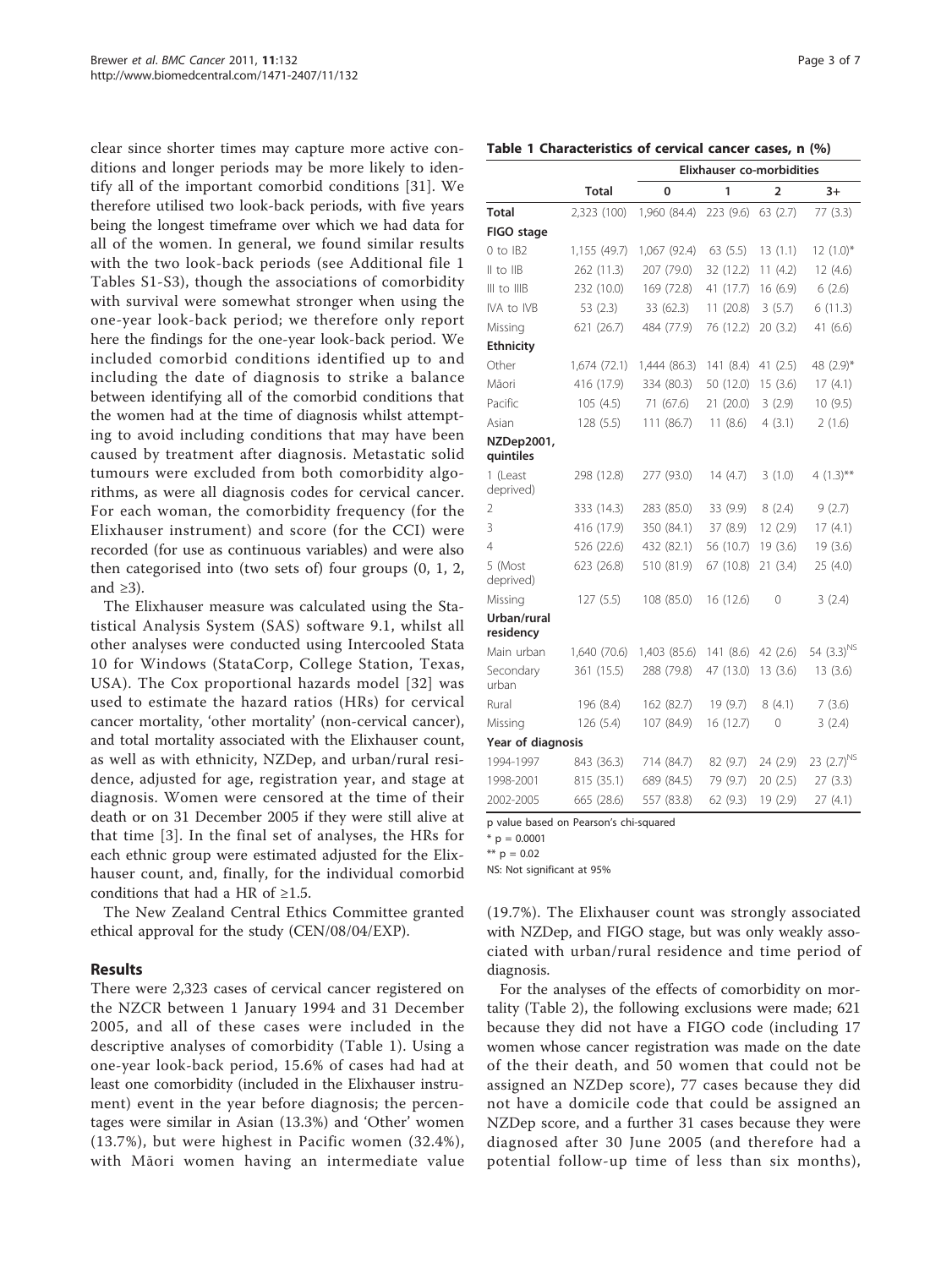## <span id="page-3-0"></span>Table 2 Mortality by comorbidity

| Comorbidity                           | HR (95%CI) <sup>a</sup> |
|---------------------------------------|-------------------------|
| Cervical cancer                       |                         |
| Elixhauser (1 unit)                   | $1.25(1.11-1.40)$       |
| Flixhauser 0                          | 1.00 <sup>b</sup>       |
| Flixhauser 1                          | 1.29 (0.96-1.75)        |
| Flixhauser 2                          | $1.33(0.83 - 2.13)$     |
| Flixhauser 3+                         | 2.17 (1.32-3.56)        |
| Other mortality (not cervical cancer) |                         |
| Elixhauser (1 unit)                   | 1.46 (1.18-1.79)        |
| Flixhauser 0                          | 1.00 <sup>b</sup>       |
| Flixhauser 1                          | 2.49 (1.39-4.44)        |
| Flixhauser 2                          | 2.62 (1.20-5.72)        |
| Flixhauser 3+                         | 2.76 (1.04-7.30)        |
| <b>Total mortality</b>                |                         |
| Elixhauser (1 unit)                   | $1.28(1.15-1.41)$       |
| Flixhauser 0                          | 1.00 <sup>b</sup>       |
| Flixhauser 1                          | 1.47 (1.13-1.92)        |
| Flixhauser 2                          | 1.48 (0.99-2.21)        |
| Flixhauser 3+                         | 2.20 (1.41-3.41)        |

<sup>a</sup> Adjusted for age, year of diagnosis, stage, ethnicity, socioeconomic position, and urban/rural residence

<sup>b</sup> Reference category

leaving 1,594 women to be included in the analyses. The women that were excluded because they did not have a FIGO code had a similar ethnic and SEP distribution to the cases that did have a FIGO code [\[4](#page-6-0)].

Of the 1,594 women included in the analyses: 99.2% were diagnosed based upon the histology of the primary malignant tumour [[3](#page-6-0)]; 1,163 (73%) identified as 'Other' ethnicity, 312 of whom died during the follow-up period, 241 (77%) due to cervical cancer, and 71 (23%) due to other causes; 292 identified as Māori ethnicity (18%), 104 of whom died, 92 (88%) due to cervical cancer, and 12 (12%) due to other causes; 59 (4%) identified as Pacific ethnicity, 20 of whom died, 20 (100%) due to cervical cancer; and, 80 (5%) identified as Asian ethnicity, 14 of whom died, 13 (93%) due to cervical cancer, and 1 (7%) due to other causes.

Table 2 shows the HRs for cervical cancer survival by comorbidity, adjusted for age, year of diagnosis, stage, ethnicity, NZDep, and urban/rural residence. Comorbid disease in the year before diagnosis was associated with cervical cancer-specific survival: those with an Elixhauser count of 3 or more had a HR of 2.17 (1.32-3.56). The HR was associated with a per unit increase (when analysing the Elixhauser instrument as a continuous variable) of 1.25 (1.11-1.40). Comorbidity was more strongly associated with mortality from conditions other than cervical cancer: those with an Elixhauser count of 3 or more had a HR for other mortality of 2.76 (1.04- 7.30). The HR was associated with a per unit increase of 1.46 (1.18-1.79).

We estimated the cervical cancer-specific survival HRs adjusted for age, year of diagnosis, stage, ethnicity, NZDep and urban/rural residence, for those with individual conditions included in the Elixhauser instrument (see Additional file [1](#page-5-0) Table S3). Thirteen of the individual comorbid conditions showed HRs of ≥1.5 in the one-year look-back period; congestive heart failure (2.35 95% CI 1.22-4.52), valvular disease (2.84, 0.70-11.61), complicated hypertension (1.74, 0.24-12.72), chronic pulmonary disease (1.62, 0.95-2.77), uncomplicated diabetes (2.17, 1.33-3.53), complicated diabetes (10.46, 3.01-36.37), renal failure (4.27, 2.08-8.76), liver disease (2.43, 0.76-7.78), coagulopathy (2.78, 0.68-11.43), obesity (3.52, 1.55-7.98), fluid and electrolyte disorders (4.03, 2.01-8.08), blood loss anaemia (2.44, 1.48-4.00), and drug abuse (3.28, 0.45-23.76). We therefore adjusted for these individual comorbid conditions in the final analyses, except for uncomplicated diabetes because the methodology of the Elixhauser instrument allows for a woman to be recorded as having both uncomplicated and complicated diabetes (where the Elixhauser count was used, only complicated diabetes (or complicated hypertension) was included when the woman also had uncomplicated diabetes (or uncomplicated hypertension)).

Table [3](#page-4-0) shows the findings for ethnic differences in cervical cancer-specific survival adjusted for comorbidity as a continuous variable and for the 12 individual comorbid conditions. Adjustment for the Elixhauser count made no difference to the cervical cancer-specific survival HRs for Māori and Asian women (compared to 'Other' women), and made only a trivial difference to that for Pacific women. The largest change was for Pacific women, where the HR fell from 1.95 (1.21-3.13) to 1.92 (1.20-3.09). However, the HRs changed more substantially when adjustment was made for all 12 of the individual comorbid conditions; the HR for Māori women fell from 1.56 (1.19-2.05) to 1.44 (1.09-1.89), representing a 21% decrease in the excess mortality risk; the HR for Pacific women fell from 1.95 (1.21-3.13) to 1.62 (0.98-2.68), representing a 35% decrease in the excess mortality risk.

## **Discussion**

This study found that comorbidity is associated with cervical cancer-specific mortality and more strongly with mortality from other causes. This latter finding is not surprising since some cervical cancer patients who have a comorbidity may die from this comorbidity, and this group would therefore be expected to have a higher death rate from "other causes" (i.e. all causes of death other than cervical cancer) than cervical cancer patients who do not have a comorbidity.

Adjusting for the Elixhauser instrument produced little change in the ethnic differences in mortality. In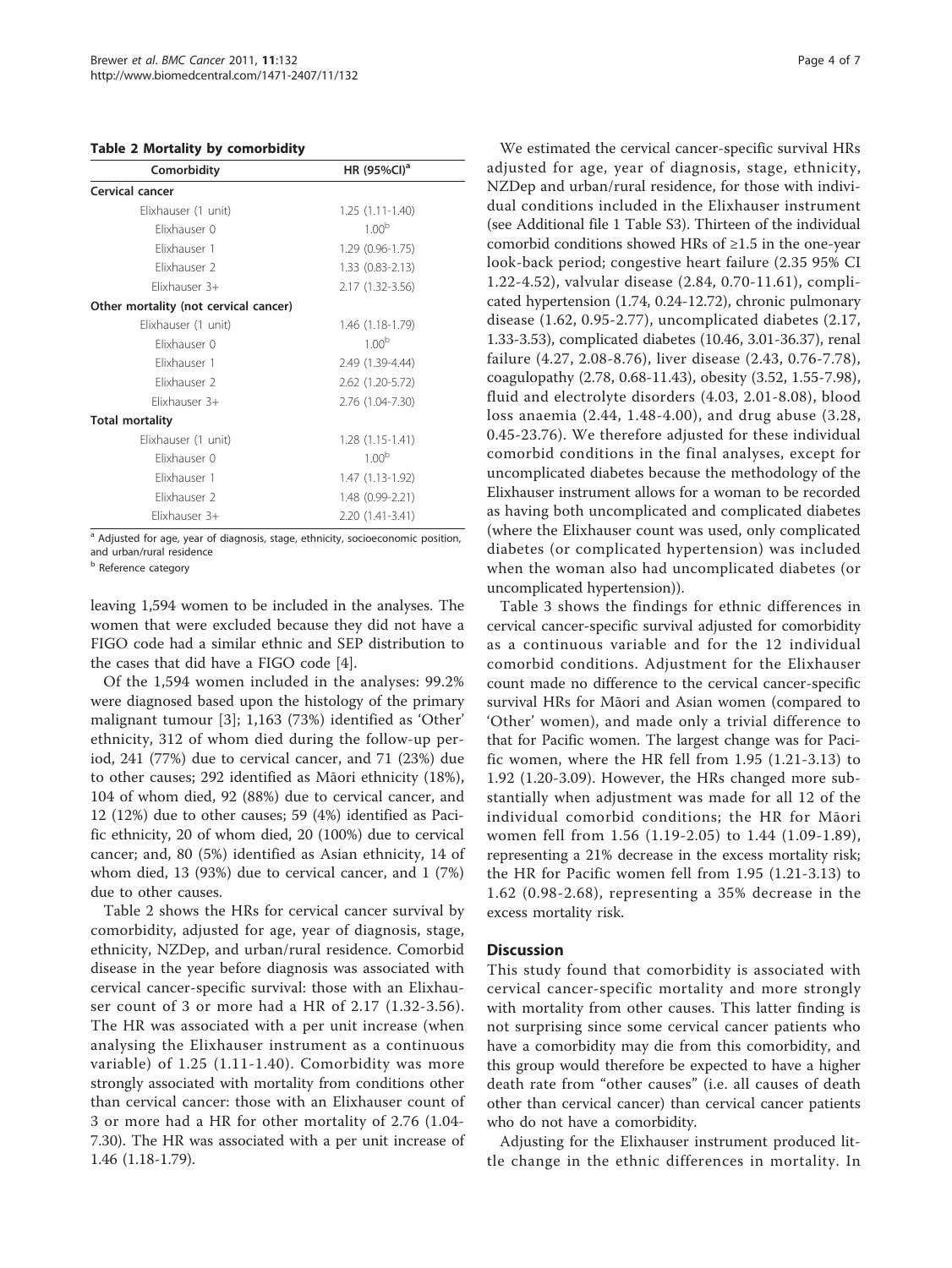|                                     |                         | <b>Ethnicity</b>        |                  |                     |                        |
|-------------------------------------|-------------------------|-------------------------|------------------|---------------------|------------------------|
| Comorbidities                       | Comorbidity             | Other                   | Māori            | <b>Pacific</b>      | Asian                  |
|                                     | HR (95%CI) <sup>a</sup> | HR (95%CI) <sup>b</sup> | HR $(95\%CI)^c$  | HR $(95\%CI)^c$     | HR $(95\%CI)^c$        |
| No comorbidity adjustment/inclusion |                         | 1.00                    | 1.56 (1.19-2.05) | $1.95(1.21-3.13)$   | $0.72(0.41-1.27)$      |
| Flixhauser as continuous variable   | $1.25(1.11-1.40)$       | 1.00                    | 1.55 (1.19-2.04) | 1.92 (1.20-3.09)    | $0.72(0.41-1.26)$      |
| Individual comorbities              |                         |                         |                  |                     |                        |
| Congestive heart failure            | 2.35 (1.22-4.52)        | 1.00                    | 1.57 (1.20-2.06) | $1.98(1.23-3.17)$   | $0.72(0.41-1.27)$      |
| Valvular disease                    | 2.84 (0.70-11.61)       | 1.00                    | 1.56 (1.19-2.04) | 1.96 (1.22-3.14)    | $0.72(0.41-1.27)$      |
| Hypertension, complicated           | 1.74 (0.24-12.72)       | 1.00                    | 1.57 (1.19-2.06) | 1.95 (1.22-3.13)    | $0.72(0.41-1.27)$      |
| Chronic pulmonary disease           | $1.62(0.95 - 2.77)$     | 1.00                    | 1.55 (1.18-2.03) | 1.95 (1.22-3.13)    | $0.67(0.38-1.19)$      |
| Diabetes, complicated               | 10.46 (3.01-36.37)      | 1.00                    | 1.55 (1.18-2.04) | 1.70 (1.03-2.80)    | $0.71(0.40-1.25)$      |
| Renal failure                       | 4.27 (2.08-8.76)        | 1.00                    | 1.58 (1.20-2.07) | 1.70 (1.04-2.77)    | $0.72(0.41-1.27)$      |
| Liver disease                       | 2.43 (0.76-7.78)        | 1.00                    | 1.55 (1.18-2.03) | 1.92 (1.20-3.09)    | $0.72$ $(0.41 - 1.26)$ |
| Coagulopathy                        | 2.78 (0.68-11.43)       | 1.00                    | 1.55 (1.18-2.03) | 1.91 (1.19-3.07)    | $0.72$ $(0.41 - 1.27)$ |
| Obesity                             | 3.52 (1.55-7.98)        | 1.00                    | 1.55 (1.18-2.04) | 1.90 (1.18-3.05)    | $0.72$ $(0.41 - 1.27)$ |
| Fluid and electrolyte disorders     | 4.03 (2.01-8.08)        | 1.00                    | 1.51 (1.15-1.98) | $1.97(1.23 - 3.16)$ | $0.69(0.39-1.21)$      |
| Blood loss anaemia                  | 2.44 (1.48-4.00)        | 1.00                    | 1.53 (1.17-2.01) | $1.98(1.23 - 3.17)$ | $0.71$ $(0.40-1.26)$   |
| Drug abuse                          | 3.28 (0.45-23.76)       | 1.00                    | 1.56 (1.19-2.04) | 1.95 (1.22-3.13)    | $0.72(0.41-1.27)$      |
| Multivariate - all 12 of the above  |                         | 1.00                    | 1.44 (1.09-1.89) | 1.62 (0.98-2.68)    | $0.63$ $(0.35-1.13)$   |

## <span id="page-4-0"></span>Table 3 Cervical cancer-specific mortality by ethnicity adjusted for comorbidity

<sup>a</sup> Adjusted for age, year of diagnosis, stage, ethnicity, socioeconomic position, and urban/rural residence

**b** Reference category

<sup>c</sup> Adjusted for age, year of diagnosis, stage, ethnicity, socioeconomic position, urban/rural residence, and comorbidity index

contrast, adjustment for 12 individual comorbid conditions included in the Elixhauser instrument reduced the excess HR for Māori women by 21% and for Pacific women by 35%.

A strength of the study is that the Cancer Registry Act came into effect in 1994 making cancer registration mandatory [[1\]](#page-6-0), and case under-ascertainment unlikely [\[23\]](#page-6-0). Death registration is also mandatory in New Zealand, and can be linked to cancer registrations using the NHI number; thus there is a high probability that the study identified all of the cases that died in New Zealand. There may have been some misclassification of cause of death, but it is unlikely to have produced significant bias in the ethnic comparisons [[33\]](#page-6-0). Furthermore, classification of the cause of death for patients on the NZCR is highly accurate since in cases that are registered prior to death, information from the Cancer Registry is used to classify the underlying cause of death [[34\]](#page-6-0).

Other possible limitations of the study include the potential misclassification of ethnicity, which has been estimated to produce a 17% undercount of Māori cancer registrations [[35](#page-6-0)] (this involves misclassification of ethnicity on registrations, rather than case under-ascertainment). Thus, the 'Other' ethnic group may contain some Māori cases that were incorrectly classified, thereby diluting the ethnic survival differences. There is also evidence of a 6-7% undercount of Māori deaths [[35](#page-6-0),[36\]](#page-6-0), but this would not bias the current study since the ethnicity recorded on the Cancer Registry was used in all analyses. The classification of ethnicity was based on the wording of the corresponding census questions, and these have changed over time, but once again this is unlikely to have produced serious bias because the ethnicity recorded on the Cancer Registry was also used to classify the corresponding deaths, and the analyses were adjusted for year of diagnosis. There may also be misclassification of area-based SEP and urban/rural residence in cancer registrations, but in each instance, any such misclassification is unlikely to be associated with subsequent survival and, if anything, is likely to produce underestimates of the differences in survival between these various demographic groups.

The greatest change in the ethnic-specific HRs occurred when adjustment was made for the 12 individual comorbid conditions, rather than using the summary Elixhauser comorbidity measure. Some of these individual comorbid conditions may have shown elevated HRs by chance, because of the large number of comparisons involved.

The comorbidity data was based on administrative inhospital data and therefore some conditions may not have been recorded. However, a study on colon cancer in New Zealand found that despite comorbid conditions being recorded more frequently in patients' medical notes than in administrative data, the use of a comorbidity measure still improved the prediction of all-cause survival in a multivariable model [\[37](#page-6-0)]. It is also possible that some patients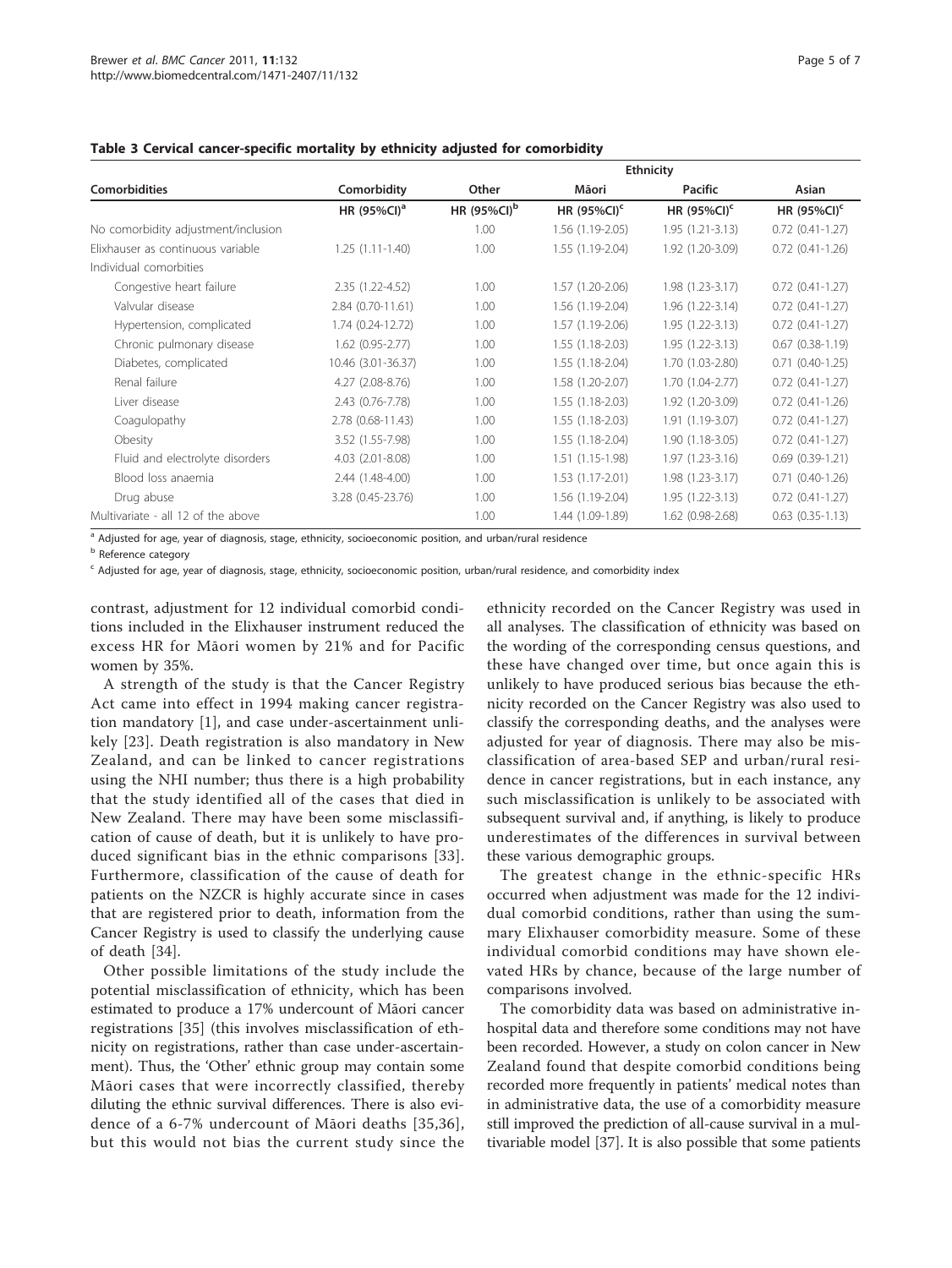<span id="page-5-0"></span>had undiagnosed disease, but misclassification of this type would probably decrease the effect of comorbidity on survival [\[37\]](#page-6-0).

To date, there have been few studies of the role of comorbid conditions in cervical cancer survival, and none in New Zealand. Our results are generally consistent with those of Coker et al. [[15](#page-6-0)] who found that in Texan women aged 65 years or older with cervical cancer, those that had one or more comorbid conditions were 40% more likely to die (from all causes) compared with women who did not have any comorbid conditions. However, unlike Coker et al. [[15\]](#page-6-0) who did not find an independent association between comorbidity and cervical cancer-specific survival, we found an independent 25% increased risk of death from cervical cancer for each unit increase of the Elixhauser count (Table [3\)](#page-4-0). In a study of stage IB squamous cell carcinoma, Hopkins and Morley [[17\]](#page-6-0) found that women with diabetes had an 82% cumulative 5 year all-cause survival compared with an 89% survival in those who did not have diabetes ( $p = 0.04$ ). These findings are also consistent with the 10-fold increased risk of cervical cancer-specific mortality in the present study. In contrast to our study, Leath et al. [[38\]](#page-6-0) did not find comorbid conditions to be an independent predictor of survival in women with either early or late stage cervical cancer.

The present study has shown that Māori and Pacific women have a larger number of comorbid conditions than 'Other' and Asian women when measured with the Elixhauser instrument with a one-year look-back period (Table [1\)](#page-2-0). Women living in more deprived areas had larger numbers of comorbid conditions according to the Elixhauser instrument. We found independent associations between the Elixhauser count and cervical cancerspecific, 'other' and total mortality (Table [2\)](#page-3-0).

Reducing ethnic inequalities in cancer is one of the overall purposes of the New Zealand Cancer Control Strategy [[39](#page-6-0)]. We and others [[1,3](#page-6-0),[40,41\]](#page-6-0) have previously demonstrated substantial ethnic inequalities in cervical cancer incidence, mortality and survival in New Zealand. It has been suggested [[42\]](#page-6-0) that comorbid conditions, which are known to differ between ethnic groups [\[7](#page-6-0)], could account for these inequalities and, as mentioned earlier, there is some international evidence of comorbidity adversely affecting cervical cancer survival [[15,17,18](#page-6-0)]. The current study, the first to empirically investigate this issue in New Zealand, only partially supports this hypothesis. It is possible that there are small ethnic differences at each stage of the cancer continuum (screening, diagnosis, treatment, comorbidity, follow-up, etc) and that each of these makes a small contribution to the major overall ethnic differences in survival that we have reported.

## Conclusion

In summary, we assessed the roles of comorbid conditions identified through hospital events data and found that these conditions are associated with cervical cancer-specific mortality, but account for only a moderate proportion of the ethnic differences in survival. Other factors, including possible differences in treatment and follow-up, may also play a role.

## Additional material

[Additional file 1: R](http://www.biomedcentral.com/content/supplementary/1471-2407-11-132-S1.DOC)esults for the Charlson Comorbidity Index and Elixhauser instrument with both the one-year and the five-year look-back periods. Table S1 Characteristics of cervical cancer cases; Table S2 Mortality by comorbidity measures; Table S3 Elixhauser comorbid conditions frequency and cervical cancer-specific mortality adjusted for individual comorbid conditions; Table S4 Cervical cancerspecific mortality by ethnicity adjusted for comorbidity with one-year look-back period.

### Acknowledgements

We thank the staff at the Ministry of Health which is responsible for the Cancer Registry data that was used in these analyses. We also thank Gordon Purdie of the Department of Public Health, University of Otago, for his assistance with the comorbidity classification.

The authors wish to acknowledge the New Zealand Lottery Grants Board (grant number 264614) and the Health Research Council of New Zealand (grant number 09/092A; and programme grant number 08/041 (which supports the Centre for Public Health Research)) for providing funding for this study. The New Zealand Lottery Grants Board and the Health Research Council of New Zealand had no role in the study design; in the collection, analysis or interpretation of data; in the writing of the manuscript or the decision to submit the manuscript for publication.

### Author details

<sup>1</sup> Centre for Public Health Research, Massey University, PO Box 756 Wellington 6140, New Zealand. <sup>2</sup>Department of Public Health, University of Otago Wellington, PO Box 7373, Wellington 6242, New Zealand. <sup>3</sup>Department of Social Medicine, University of Bristol, Canynge Hall, 39 Whatley Road, Bristol BS8 2PS, UK. <sup>4</sup>Epidemiology, University of Kentucky College of Public Health, 121 Washington Avenue, Lexington, KY 40536-0003, USA.<sup>3</sup> Department of Medical Statistics, Faculty of Epidemiology and Public Health, London School of Hygiene and Tropical Medicine, Keppel Street, London, WC1E 7HT, UK.

#### Authors' contributions

NB co-initiated and co-led the study design, collected the data, co-led the data analysis and interpretation, wrote the first draft of the paper, coordinated draft revisions and wrote the final manuscript. BB contributed to the study design, data analysis and interpretation, and draft revisions. DS contributed to the study design, data analysis and interpretation, and draft revisions. MJ contributed to the study conception and design, data analysis and interpretation, and draft revisions. STF contributed to the study design, data analysis and interpretation, and draft revisions. SC contributed to the data analysis and interpretation, and draft revisions. NP co-initiated and coled the study design, co-led the data analysis and interpretation, and contributed to draft revisions. All authors read and approved the final manuscript.

#### Competing interests

The authors declare that they have no competing interests.

Received: 17 June 2010 Accepted: 12 April 2011 Published: 12 April 2011